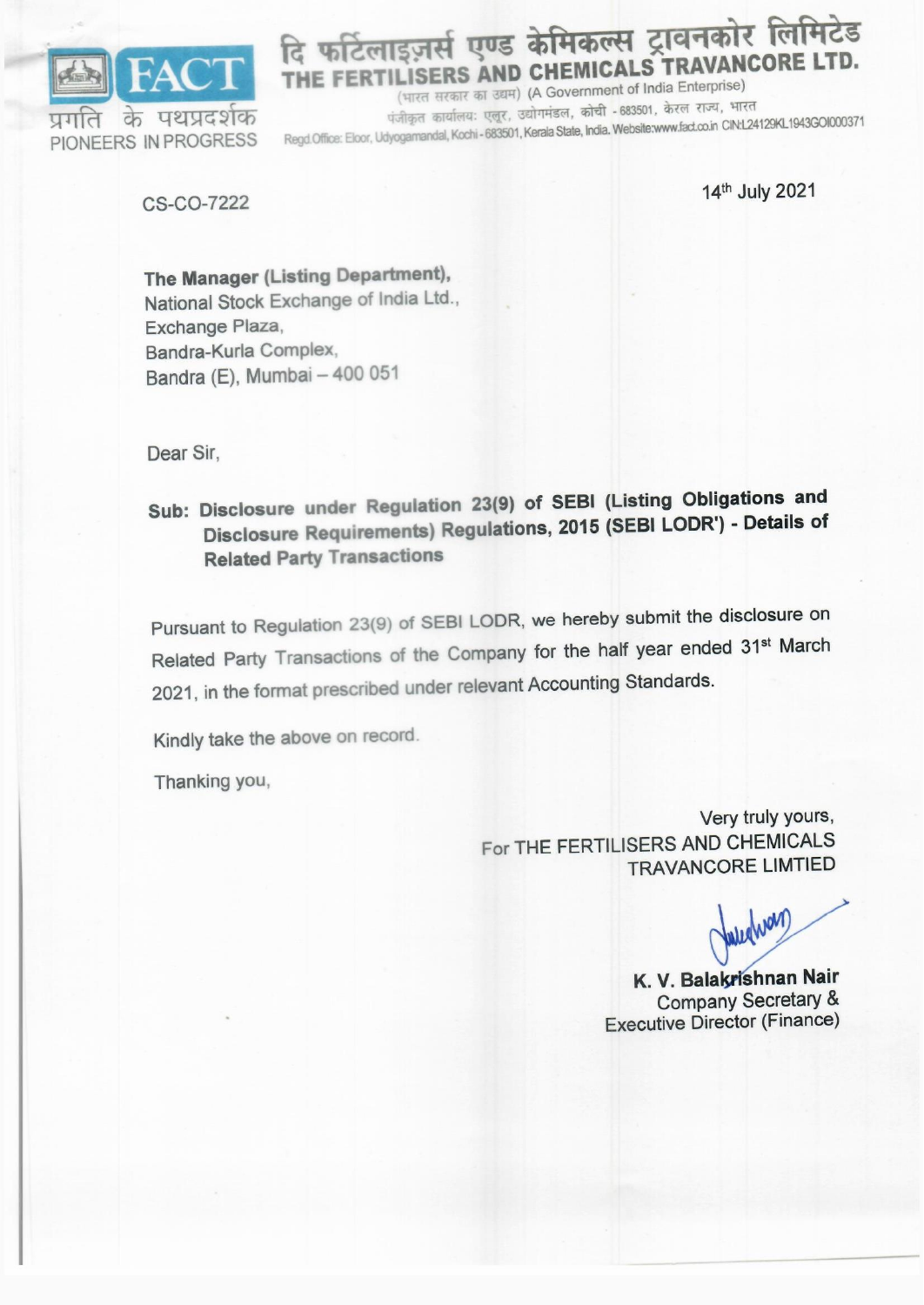Related Party Transactions for the half year ended 31-03-2021

|                                             |                                            | (₹ In Lakh)         |
|---------------------------------------------|--------------------------------------------|---------------------|
| <b>Name of Entity</b>                       | <b>Nature of Transaction</b>               |                     |
|                                             | Procurement of Gas / Transmission          | Oct 2020 - Mar 2021 |
| GAIL (India) Ltd                            |                                            | 11,839.64           |
| <b>Bharat Petroleum Corporation Ltd</b>     | Procurement of Gas / Petroleum             | 17,194.11           |
| Indian Oil Corporation Ltd                  | Procurement of Gas / Petroleum Products    | 9,219.90            |
| Hindustan Petroleum Corporation Ltd         | Procurement of Gas / Petroleum Products    | 74.85               |
| Steel Authority of India Ltd                | <b>Procurement of Steel Structural</b>     | 250.82              |
| <b>National Fertilisers Ltd</b>             | <b>Purchase of Fertilisers</b>             | 0.80                |
| Rashtriya Chemicals and Fertilisers Ltd     | Sale of Fertilisers                        | 0.00                |
| Hindusthan Insecticides Ltd                 | Sale of Fertilisers                        | 1,106.92            |
| Rashtriya Chemicals and Fertilisers Ltd     | Principal repayment of Intercorporate Loan | 510.00              |
| Rashtriya Chemicals and Fertilisers Ltd     | Interest on Intercorporate Loan            | 89.12               |
| <b>Bharat Petroleum Corporation Limited</b> | Compensation for recreation club           | 88.88               |
| <b>Bharat Petroleum Corporation Limited</b> | Services Provided                          | 105.04              |
| Hindustan Petroleum Corporation Ltd         | <b>Services Provided</b>                   | 24.74               |
| Indian Oil Corporation Ltd                  | <b>Services Provided</b>                   | 61.46               |
| Rashtriya Chemicals and Fertilisers Ltd     | Services Provided                          | 6.50                |
| <b>Bharat Heavy Electricals Ltd</b>         | Procurement of Assets/Spare parts          | 38.65               |
| <b>Bharat Earth Movers Ltd</b>              | Procurement of Assets/Spare parts          | 9.12                |
| Kochi Metro Rail Ltd                        | Lease of property                          | 277.50              |
| Central Institute of Plastic Engineering &  | Lease of property                          | 18.10               |
| GAIL (India) Ltd                            | Lease of property                          | 13.69               |